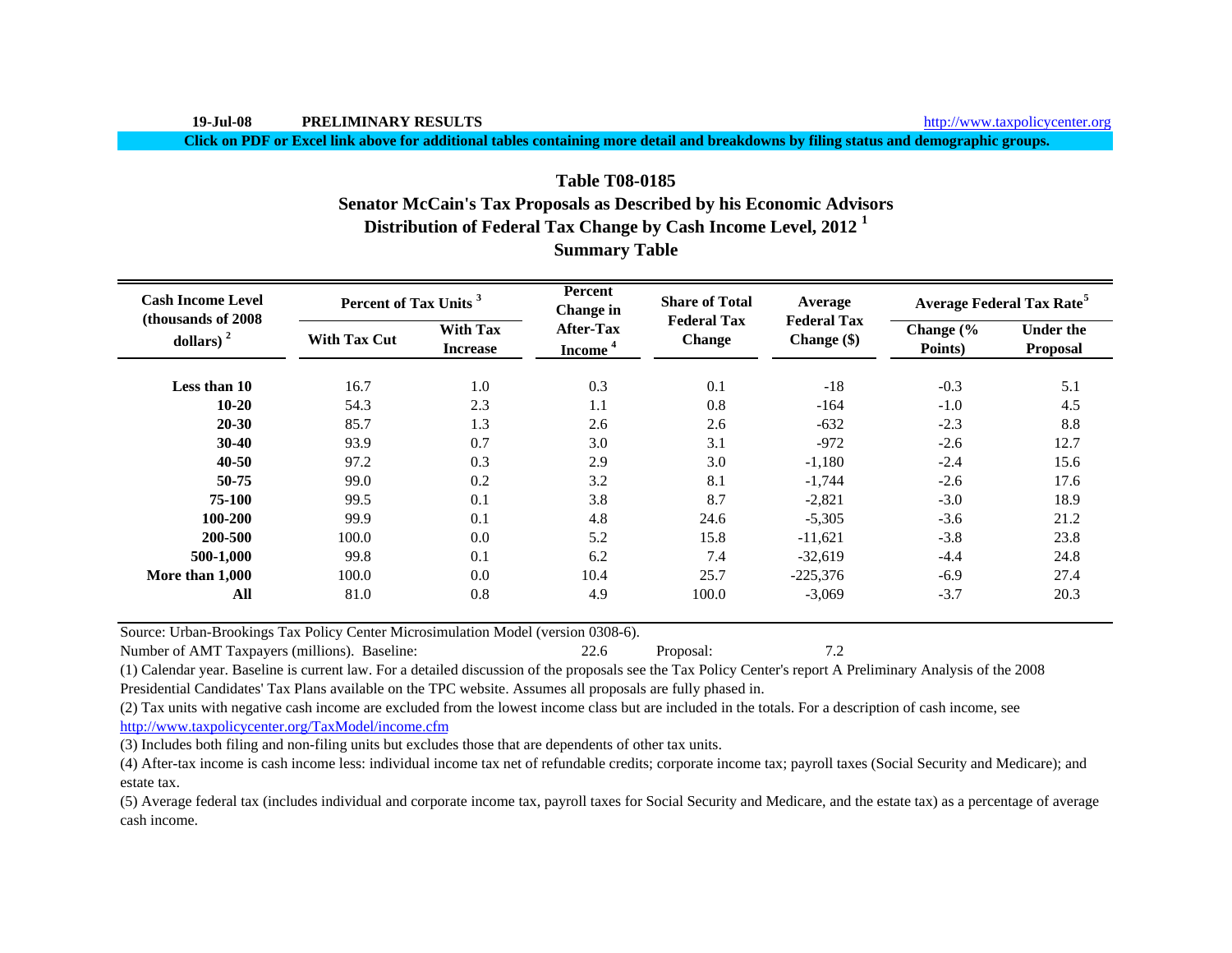#### **Table T08-0185 Senator McCain's Tax Proposals as Described by his Economic Advisors Distribution of Federal Tax Change by Cash Income Level, 2012 <sup>1</sup> Detail Table**

| <b>Cash Income Level</b><br>(thousands of 2008) | Percent of Tax Units |                             | Percent<br>Change in             | <b>Share of Total</b><br><b>Federal Tax</b> | <b>Average Federal Tax Change</b> |         | <b>Share of Federal Taxes</b> |                              | Average Federal Tax Rate |                              |
|-------------------------------------------------|----------------------|-----------------------------|----------------------------------|---------------------------------------------|-----------------------------------|---------|-------------------------------|------------------------------|--------------------------|------------------------------|
| dollars) <sup>2</sup>                           | <b>With Tax Cut</b>  | With Tax<br><b>Increase</b> | After-Tax<br>Income <sup>*</sup> | <b>Change</b>                               | <b>Dollars</b>                    | Percent | Change (%<br>Points)          | <b>Under the</b><br>Proposal | Change (%<br>Points)     | <b>Under the</b><br>Proposal |
| Less than 10                                    | 16.7                 | 1.0                         | 0.3                              | 0.1                                         | $-18$                             | $-5.5$  | 0.0                           | 0.2                          | $-0.3$                   | 5.1                          |
| 10-20                                           | 54.3                 | 2.3                         | 1.1                              | 0.8                                         | $-164$                            | $-18.5$ | 0.0                           | 0.7                          | $-1.0$                   | 4.5                          |
| 20-30                                           | 85.7                 | 1.3                         | 2.6                              | 2.6                                         | $-632$                            | $-21.0$ | $-0.1$                        | 1.8                          | $-2.3$                   | 8.8                          |
| 30-40                                           | 93.9                 | 0.7                         | 3.0                              | 3.1                                         | $-972$                            | $-16.8$ | $-0.1$                        | 2.8                          | $-2.6$                   | 12.7                         |
| 40-50                                           | 97.2                 | 0.3                         | 2.9                              | 3.0                                         | $-1,180$                          | $-13.4$ | 0.1                           | 3.5                          | $-2.4$                   | 15.6                         |
| 50-75                                           | 99.0                 | 0.2                         | 3.2                              | 8.1                                         | $-1,744$                          | $-12.8$ | 0.3                           | 10.0                         | $-2.6$                   | 17.6                         |
| 75-100                                          | 99.5                 | 0.1                         | 3.8                              | 8.7                                         | $-2,821$                          | $-13.6$ | 0.2                           | 10.0                         | $-3.0$                   | 18.9                         |
| 100-200                                         | 99.9                 | 0.1                         | 4.8                              | 24.6                                        | $-5,305$                          | $-14.5$ | 0.3                           | 26.5                         | $-3.6$                   | 21.2                         |
| 200-500                                         | 100.0                | 0.0                         | 5.2                              | 15.8                                        | $-11.621$                         | $-13.6$ | 0.4                           | 18.2                         | $-3.8$                   | 23.8                         |
| 500-1.000                                       | 99.8                 | 0.1                         | 6.2                              | 7.4                                         | $-32,619$                         | $-15.1$ | 0.0                           | 7.6                          | $-4.4$                   | 24.8                         |
| More than 1.000                                 | 100.0                | 0.0                         | 10.4                             | 25.7                                        | $-225,376$                        | $-20.0$ | $-1.1$                        | 18.7                         | $-6.9$                   | 27.4                         |
| All                                             | 81.0                 | 0.8                         | 4.9                              | 100.0                                       | $-3,069$                          | $-15.4$ | 0.0                           | 100.0                        | $-3.7$                   | 20.3                         |

## **Baseline Distribution of Income and Federal Taxesby Cash Income Level, 2012 <sup>1</sup>**

| <b>Cash Income Level</b><br>(thousands of 2008) | Tax Units <sup>3</sup>       |                     | Average             | Average<br><b>Federal Tax</b> | <b>Average After-</b>   | Average<br><b>Federal Tax</b> | <b>Share of Pre-</b><br><b>Tax Income</b> | <b>Share of Post-</b><br><b>Tax Income</b> | <b>Share of</b><br><b>Federal Taxes</b> |
|-------------------------------------------------|------------------------------|---------------------|---------------------|-------------------------------|-------------------------|-------------------------------|-------------------------------------------|--------------------------------------------|-----------------------------------------|
| $\leftdollars\right>$ <sup>2</sup>              | <b>Number</b><br>(thousands) | Percent of<br>Total | Income<br>(Dollars) | <b>Burden</b><br>(Dollars)    | Tax Income<br>(Dollars) | Rate <sup>5</sup>             | Percent of<br><b>Total</b>                | Percent of<br>Total                        | Percent of<br>Total                     |
| Less than 10                                    | 16,546                       | 10.6                | 6,019               | 324                           | 5,695                   | 5.4                           | 0.8                                       | 1.0                                        | 0.2                                     |
| $10 - 20$                                       | 24,280                       | 15.6                | 16,259              | 888                           | 15,371                  | 5.5                           | 3.1                                       | 3.8                                        | 0.7                                     |
| 20-30                                           | 20,001                       | 12.8                | 27,053              | 3,005                         | 24,048                  | 11.1                          | 4.2                                       | 4.9                                        | 1.9                                     |
| 30-40                                           | 15,128                       | 9.7                 | 37,907              | 5,803                         | 32,104                  | 15.3                          | 4.4                                       | 4.9                                        | 2.8                                     |
| 40-50                                           | 12,063                       | 7.7                 | 48,997              | 8,836                         | 40,161                  | 18.0                          | 4.6                                       | 4.9                                        | 3.4                                     |
| 50-75                                           | 22,213                       | 14.2                | 67,389              | 13,588                        | 53,800                  | 20.2                          | 11.6                                      | 12.1                                       | 9.7                                     |
| 75-100                                          | 14,729                       | 9.4                 | 94,738              | 20,706                        | 74,032                  | 21.9                          | 10.8                                      | 11.1                                       | 9.8                                     |
| 100-200                                         | 22,218                       | 14.2                | 148,087             | 36.658                        | 111.429                 | 24.8                          | 25.4                                      | 25.1                                       | 26.2                                    |
| 200-500                                         | 6.499                        | 4.2                 | 309,272             | 85,289                        | 223,983                 | 27.6                          | 15.5                                      | 14.8                                       | 17.8                                    |
| 500-1.000                                       | 1,087                        | 0.7                 | 739,526             | 215,805                       | 523,721                 | 29.2                          | 6.2                                       | 5.8                                        | 7.5                                     |
| More than 1.000                                 | 546                          | 0.4                 | 3,289,961           | 1,125,627                     | 2,164,334               | 34.2                          | 13.9                                      | 12.0                                       | 19.8                                    |
| All                                             | 156,009                      | 100.0               | 83,049              | 19,934                        | 63,115                  | 24.0                          | 100.0                                     | 100.0                                      | 100.0                                   |

Source: Urban-Brookings Tax Policy Center Microsimulation Model (version 0308-6).

Number of AMT Taxpayers (millions). Baseline: 22.6 Proposal: 7.2

(1) Calendar year. Baseline is current law. For a detailed discussion of the proposals see the Tax Policy Center's report A Preliminary Analysis of the 2008 Presidential Candidates' Tax Plans available on the TPC website. Assumes all proposals are fully phased in.

(2) Tax units with negative cash income are excluded from the lowest income class but are included in the totals. For a description of cash income, see

http://www.taxpolicycenter.org/TaxModel/income.cfm

(3) Includes both filing and non-filing units but excludes those that are dependents of other tax units.

(4) After-tax income is cash income less: individual income tax net of refundable credits; corporate income tax; payroll taxes (Social Security and Medicare); and estate tax.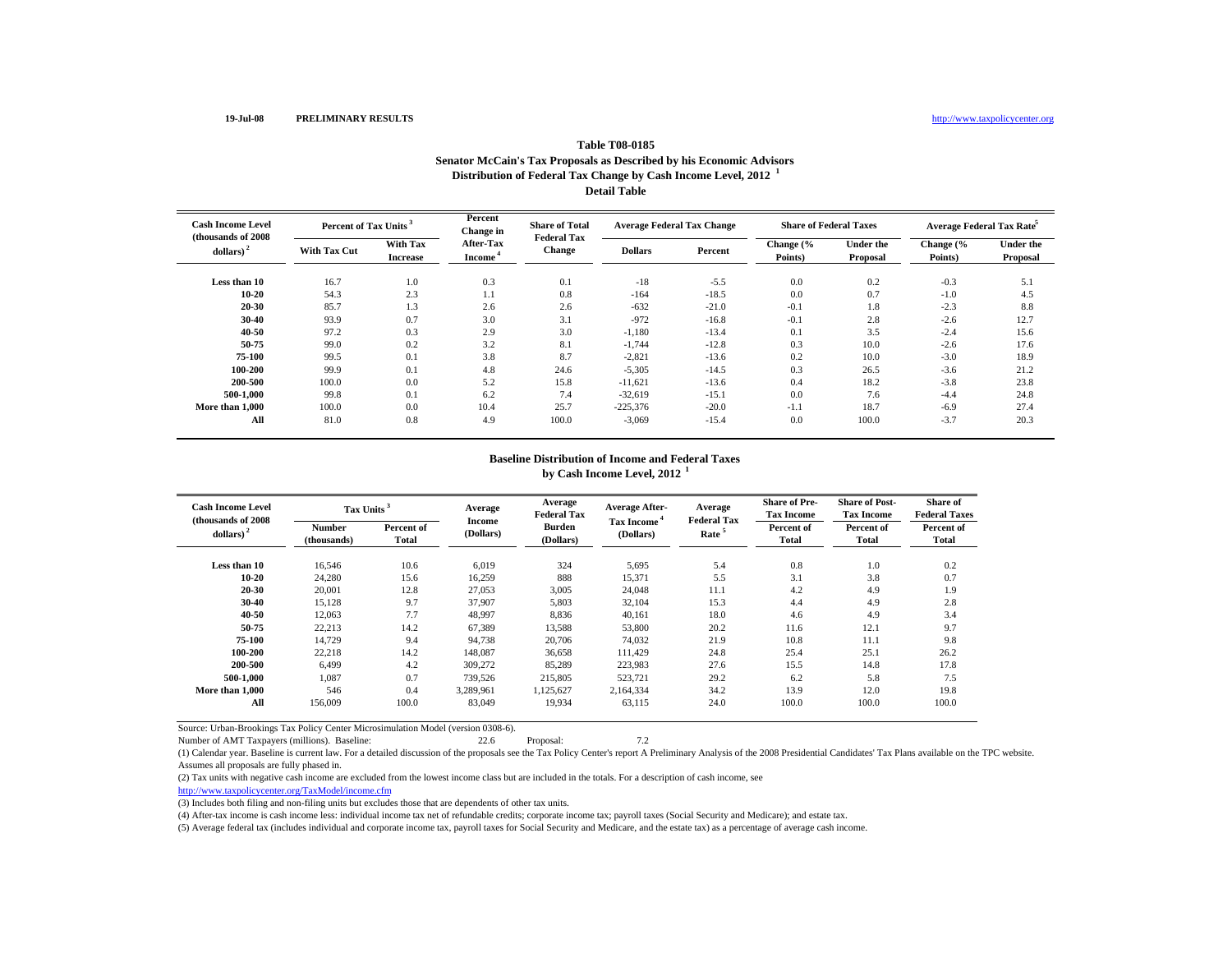# **Table T08-0185Senator McCain's Tax Proposals as Described by his Economic Advisors Distribution of Federal Tax Change by Cash Income Level, 2012 <sup>1</sup> Detail Table - Single Tax Units**

| <b>Cash Income Level</b><br>(thousands of 2008) | Percent of Tax Units |                                    | Percent<br>Change in             | <b>Share of Total</b><br><b>Federal Tax</b> | <b>Average Federal Tax Change</b> |         | <b>Share of Federal Taxes</b> |                       | Average Federal Tax Rate <sup>5</sup> |                              |
|-------------------------------------------------|----------------------|------------------------------------|----------------------------------|---------------------------------------------|-----------------------------------|---------|-------------------------------|-----------------------|---------------------------------------|------------------------------|
| dollars) <sup>2</sup>                           | <b>With Tax Cut</b>  | <b>With Tax</b><br><b>Increase</b> | After-Tax<br>Income <sup>4</sup> | <b>Change</b>                               | <b>Dollars</b>                    | Percent | Change (%<br>Points)          | Under the<br>Proposal | Change (%<br>Points)                  | <b>Under the</b><br>Proposal |
| Less than 10                                    | 16.1                 | 1.0                                | 0.2                              | 0.1                                         | $-12$                             | $-2.6$  | 0.1                           | 0.9                   | $-0.2$                                | 7.6                          |
| $10 - 20$                                       | 58.0                 | 2.1                                | 1.0                              | 2.2                                         | $-148$                            | $-10.4$ | 0.1                           | 3.1                   | $-0.9$                                | 7.9                          |
| $20 - 30$                                       | 86.5                 | 0.8                                | 1.9                              | 4.3                                         | $-429$                            | $-10.7$ | 0.2                           | 5.8                   | $-1.6$                                | 13.3                         |
| $30 - 40$                                       | 96.3                 | 0.3                                | 1.9                              | 3.9                                         | $-592$                            | $-8.2$  | 0.5                           | 7.2                   | $-1.6$                                | 17.5                         |
| $40 - 50$                                       | 99.0                 | 0.1                                | 1.8                              | 3.8                                         | $-706$                            | $-6.9$  | 0.6                           | 8.4                   | $-1.4$                                | 19.6                         |
| 50-75                                           | 99.4                 | 0.1                                | 2.7                              | 11.8                                        | $-1,387$                          | $-8.9$  | 1.1                           | 19.8                  | $-2.1$                                | 21.4                         |
| 75-100                                          | 99.5                 | 0.1                                | 3.7                              | 9.3                                         | $-2,570$                          | $-10.6$ | 0.5                           | 12.8                  | $-2.8$                                | 23.3                         |
| 100-200                                         | 99.6                 | 0.1                                | 5.3                              | 18.5                                        | $-5,474$                          | $-13.9$ | 0.0                           | 18.7                  | $-3.8$                                | 23.7                         |
| 200-500                                         | 99.9                 | 0.1                                | 9.1                              | 15.5                                        | $-19,925$                         | $-21.2$ | $-0.9$                        | 9.4                   | $-6.4$                                | 23.7                         |
| 500-1.000                                       | 99.7                 | 0.0                                | 11.8                             | 7.9                                         | $-59,567$                         | $-25.6$ | $-0.6$                        | 3.7                   | $-8.1$                                | 23.5                         |
| More than 1,000                                 | 99.9                 | 0.0                                | 16.7                             | 22.5                                        | $-337,055$                        | $-26.6$ | $-1.7$                        | 10.1                  | $-10.2$                               | 28.3                         |
| All                                             | 72.6                 | 0.8                                | 4.3                              | 100.0                                       | $-1,539$                          | $-14.0$ | 0.0                           | 100.0                 | $-3.3$                                | 20.3                         |

# **Baseline Distribution of Income and Federal Taxesby Cash Income Level, 2012 <sup>1</sup>**

| <b>Cash Income Level</b><br>(thousands of 2008) | Tax Units <sup>3</sup>       |                     | Average             | Average<br><b>Federal Tax</b> | <b>Average After-</b>   | Average<br><b>Federal Tax</b> | <b>Share of Pre-</b><br><b>Tax Income</b> | <b>Share of Post-</b><br><b>Tax Income</b> | <b>Share of</b><br><b>Federal Taxes</b> |
|-------------------------------------------------|------------------------------|---------------------|---------------------|-------------------------------|-------------------------|-------------------------------|-------------------------------------------|--------------------------------------------|-----------------------------------------|
| $\leftdollars\right>$ <sup>2</sup>              | <b>Number</b><br>(thousands) | Percent of<br>Total | Income<br>(Dollars) | <b>Burden</b><br>(Dollars)    | Tax Income<br>(Dollars) | Rate <sup>5</sup>             | Percent of<br><b>Total</b>                | Percent of<br>Total                        | Percent of<br>Total                     |
| Less than 10                                    | 12,033                       | 17.8                | 6,036               | 471                           | 5,565                   | 7.8                           | 2.3                                       | 2.8                                        | 0.8                                     |
| $10 - 20$                                       | 15,257                       | 22.5                | 16.104              | 1,425                         | 14.678                  | 8.9                           | 7.8                                       | 9.3                                        | 2.9                                     |
| 20-30                                           | 10,409                       | 15.4                | 26,937              | 4,019                         | 22,917                  | 14.9                          | 8.9                                       | 9.9                                        | 5.6                                     |
| 30-40                                           | 6,929                        | 10.2                | 37,831              | 7,202                         | 30,629                  | 19.0                          | 8.3                                       | 8.8                                        | 6.7                                     |
| 40-50                                           | 5,586                        | 8.2                 | 48,999              | 10,289                        | 38,711                  | 21.0                          | 8.7                                       | 9.0                                        | 7.7                                     |
| 50-75                                           | 8,900                        | 13.1                | 66,503              | 15,634                        | 50,869                  | 23.5                          | 18.7                                      | 18.8                                       | 18.7                                    |
| 75-100                                          | 3,777                        | 5.6                 | 93,400              | 24,303                        | 69,097                  | 26.0                          | 11.2                                      | 10.8                                       | 12.3                                    |
| 100-200                                         | 3,528                        | 5.2                 | 143,053             | 39,345                        | 103,708                 | 27.5                          | 16.0                                      | 15.2                                       | 18.7                                    |
| 200-500                                         | 811                          | 1.2                 | 313.377             | 94.106                        | 219,271                 | 30.0                          | 8.0                                       | 7.4                                        | 10.3                                    |
| 500-1.000                                       | 138                          | 0.2                 | 737,609             | 232,628                       | 504.981                 | 31.5                          | 3.2                                       | 2.9                                        | 4.3                                     |
| More than 1.000                                 | 69                           | 0.1                 | 3.290.833           | 1,267,888                     | 2.022.944               | 38.5                          | 7.2                                       | 5.8                                        | 11.8                                    |
| All                                             | 67,788                       | 100.0               | 46,595              | 10,972                        | 35,623                  | 23.6                          | 100.0                                     | 100.0                                      | 100.0                                   |

Source: Urban-Brookings Tax Policy Center Microsimulation Model (version 0308-6).

Number of AMT Taxpayers (millions). Baseline: 22.6 Proposal: 7.2

(1) Calendar year. Baseline is current law. For a detailed discussion of the proposals see the Tax Policy Center's report A Preliminary Analysis of the 2008 Presidential Candidates' Tax Plans available on the TPC website. Assumes all proposals are fully phased in.

(2) Tax units with negative cash income are excluded from the lowest income class but are included in the totals. For a description of cash income, see

http://www.taxpolicycenter.org/TaxModel/income.cfm

(3) Includes both filing and non-filing units but excludes those that are dependents of other tax units.

(4) After-tax income is cash income less: individual income tax net of refundable credits; corporate income tax; payroll taxes (Social Security and Medicare); and estate tax.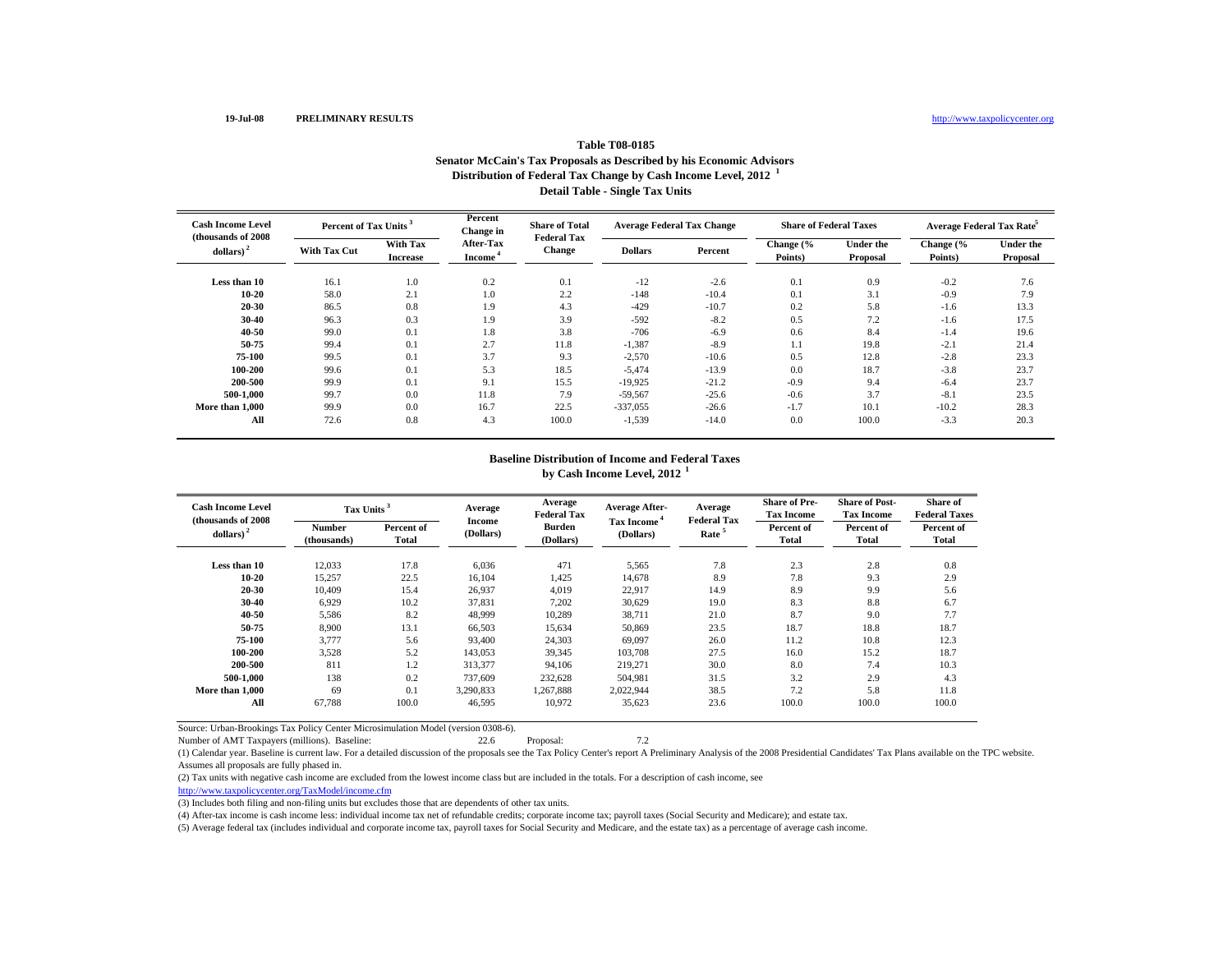# **Table T08-0185Senator McCain's Tax Proposals as Described by his Economic Advisors Distribution of Federal Tax Change by Cash Income Level, 2012 <sup>1</sup> Detail Table - Married Tax Units Filing Jointly**

| <b>Cash Income Level</b><br>(thousands of 2008) | Percent of Tax Units |                                    | Percent<br>Change in                    | <b>Share of Total</b><br><b>Federal Tax</b> | <b>Average Federal Tax Change</b> |         | <b>Share of Federal Taxes</b> |                              | Average Federal Tax Rate <sup>5</sup> |                              |
|-------------------------------------------------|----------------------|------------------------------------|-----------------------------------------|---------------------------------------------|-----------------------------------|---------|-------------------------------|------------------------------|---------------------------------------|------------------------------|
| dollars) <sup>2</sup>                           | <b>With Tax Cut</b>  | <b>With Tax</b><br><b>Increase</b> | <b>After-Tax</b><br>Income <sup>4</sup> | <b>Change</b>                               | <b>Dollars</b>                    | Percent | Change (%<br>Points)          | <b>Under the</b><br>Proposal | Change (%<br>Points)                  | <b>Under the</b><br>Proposal |
| Less than 10                                    | 28.9                 | 1.3                                | 1.2                                     | 0.0                                         | $-58$                             | $-17.4$ | 0.0                           | 0.0                          | $-1.1$                                | 5.4                          |
| $10 - 20$                                       | 50.5                 | 2.4                                | 1.2                                     | 0.2                                         | $-191$                            | $-30.0$ | 0.0                           | 0.1                          | $-1.1$                                | 2.7                          |
| $20 - 30$                                       | 78.3                 | 2.6                                | 2.9                                     | 1.0                                         | $-732$                            | $-36.1$ | $-0.1$                        | 0.3                          | $-2.7$                                | 4.8                          |
| $30 - 40$                                       | 87.4                 | 1.6                                | 3.5                                     | 1.5                                         | $-1,191$                          | $-29.1$ | $-0.1$                        | 0.7                          | $-3.1$                                | 7.7                          |
| $40 - 50$                                       | 93.6                 | 0.8                                | 3.5                                     | 1.6                                         | $-1,469$                          | $-21.7$ | $-0.1$                        | 1.1                          | $-3.0$                                | 10.8                         |
| 50-75                                           | 98.6                 | 0.3                                | 3.3                                     | 5.2                                         | $-1,879$                          | $-16.2$ | 0.0                           | 4.9                          | $-2.7$                                | 14.1                         |
| 75-100                                          | 99.6                 | 0.1                                | 3.8                                     | 8.0                                         | $-2,888$                          | $-15.3$ | 0.0                           | 8.2                          | $-3.0$                                | 16.8                         |
| 100-200                                         | 99.9                 | 0.1                                | 4.7                                     | 28.6                                        | $-5,353$                          | $-14.8$ | 0.3                           | 30.2                         | $-3.6$                                | 20.6                         |
| 200-500                                         | 100.0                | 0.0                                | 4.7                                     | 17.4                                        | $-10,452$                         | $-12.4$ | 0.8                           | 22.6                         | $-3.4$                                | 23.8                         |
| 500-1.000                                       | 99.9                 | 0.1                                | 5.4                                     | 8.0                                         | $-28.627$                         | $-13.4$ | 0.2                           | 9.4                          | $-3.9$                                | 25.0                         |
| More than 1,000                                 | 100.0                | 0.0                                | 9.5                                     | 28.3                                        | $-204,480$                        | $-18.9$ | $-0.9$                        | 22.4                         | $-6.3$                                | 27.2                         |
| All                                             | 91.2                 | 0.6                                | 5.2                                     | 100.0                                       | $-5,391$                          | $-15.5$ | 0.0                           | 100.0                        | $-3.9$                                | 21.1                         |

## **Baseline Distribution of Income and Federal Taxesby Cash Income Level, 2012 <sup>1</sup>**

| <b>Cash Income Level</b><br>(thousands of 2008) | Tax Units <sup>3</sup>       |                     | Average             | Average<br><b>Federal Tax</b> | <b>Average After-</b>   | Average<br><b>Federal Tax</b> | <b>Share of Pre-</b><br><b>Tax Income</b> | <b>Share of Post-</b><br><b>Tax Income</b> | <b>Share of</b><br><b>Federal Taxes</b> |
|-------------------------------------------------|------------------------------|---------------------|---------------------|-------------------------------|-------------------------|-------------------------------|-------------------------------------------|--------------------------------------------|-----------------------------------------|
| $\leftdollars\right>$ <sup>2</sup>              | <b>Number</b><br>(thousands) | Percent of<br>Total | Income<br>(Dollars) | <b>Burden</b><br>(Dollars)    | Tax Income<br>(Dollars) | Rate <sup>5</sup>             | Percent of<br><b>Total</b>                | Percent of<br>Total                        | Percent of<br>Total                     |
| Less than 10                                    | 2,059                        | 3.4                 | 5,102               | 333                           | 4,769                   | 6.5                           | 0.1                                       | 0.2                                        | 0.0                                     |
| $10 - 20$                                       | 3,695                        | 6.1                 | 16,805              | 637                           | 16.168                  | 3.8                           | 0.7                                       | 0.9                                        | 0.1                                     |
| 20-30                                           | 4,653                        | 7.6                 | 27,081              | 2,029                         | 25,052                  | 7.5                           | 1.5                                       | 1.8                                        | 0.5                                     |
| 30-40                                           | 4,125                        | 6.8                 | 37,989              | 4,096                         | 33,893                  | 10.8                          | 1.9                                       | 2.2                                        | 0.8                                     |
| 40-50                                           | 3,572                        | 5.9                 | 49,128              | 6,775                         | 42,353                  | 13.8                          | 2.1                                       | 2.4                                        | 1.1                                     |
| 50-75                                           | 9.064                        | 14.9                | 68,660              | 11,581                        | 57,079                  | 16.9                          | 7.4                                       | 8.2                                        | 5.0                                     |
| 75-100                                          | 9,144                        | 15.0                | 95,433              | 18,946                        | 76.487                  | 19.9                          | 10.3                                      | 11.0                                       | 8.2                                     |
| 100-200                                         | 17.526                       | 28.8                | 149,607             | 36.142                        | 113.465                 | 24.2                          | 31.0                                      | 31.3                                       | 29.9                                    |
| 200-500                                         | 5.479                        | 9.0                 | 308,576             | 84,020                        | 224,556                 | 27.2                          | 20.0                                      | 19.4                                       | 21.8                                    |
| 500-1.000                                       | 913                          | 1.5                 | 739,970             | 213,377                       | 526,592                 | 28.8                          | 8.0                                       | 7.6                                        | 9.2                                     |
| More than 1.000                                 | 455                          | 0.8                 | 3,227,576           | 1,082,719                     | 2,144,857               | 33.6                          | 17.4                                      | 15.4                                       | 23.3                                    |
| All                                             | 60,954                       | 100.0               | 138,787             | 34,706                        | 104,081                 | 25.0                          | 100.0                                     | 100.0                                      | 100.0                                   |

Source: Urban-Brookings Tax Policy Center Microsimulation Model (version 0308-6).

Number of AMT Taxpayers (millions). Baseline: 22.6 Proposal: 7.2

(1) Calendar year. Baseline is current law. For a detailed discussion of the proposals see the Tax Policy Center's report A Preliminary Analysis of the 2008 Presidential Candidates' Tax Plans available on the TPC website. Assumes all proposals are fully phased in.

(2) Tax units with negative cash income are excluded from the lowest income class but are included in the totals. For a description of cash income, see

http://www.taxpolicycenter.org/TaxModel/income.cfm

(3) Includes both filing and non-filing units but excludes those that are dependents of other tax units.

(4) After-tax income is cash income less: individual income tax net of refundable credits; corporate income tax; payroll taxes (Social Security and Medicare); and estate tax.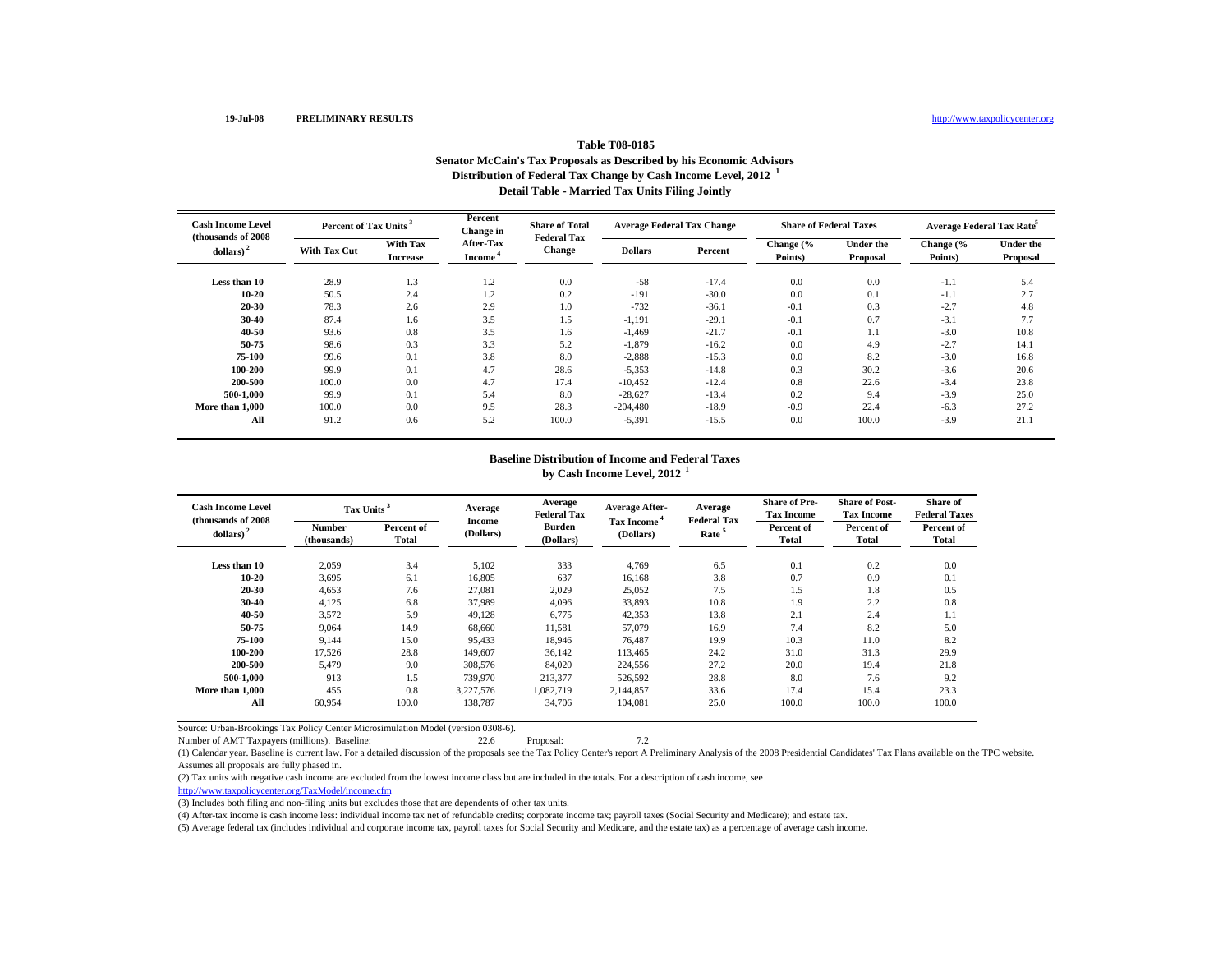## **Table T08-0185 Senator McCain's Tax Proposals as Described by his Economic Advisors Distribution of Federal Tax Change by Cash Income Level, 2012 <sup>1</sup> Detail Table - Head of Household Tax Units**

| <b>Cash Income Level</b><br>(thousands of 2008) | Percent of Tax Units |                                    | Percent<br>Change in                    | <b>Share of Total</b><br><b>Federal Tax</b> | <b>Average Federal Tax Change</b> |         | <b>Share of Federal Taxes</b> |                              | Average Federal Tax Rate <sup>5</sup> |                              |
|-------------------------------------------------|----------------------|------------------------------------|-----------------------------------------|---------------------------------------------|-----------------------------------|---------|-------------------------------|------------------------------|---------------------------------------|------------------------------|
| dollars) <sup>2</sup>                           | <b>With Tax Cut</b>  | <b>With Tax</b><br><b>Increase</b> | <b>After-Tax</b><br>Income <sup>*</sup> | <b>Change</b>                               | <b>Dollars</b>                    | Percent | Change (%<br>Points)          | <b>Under the</b><br>Proposal | Change (%<br>Points)                  | <b>Under the</b><br>Proposal |
| Less than 10                                    | 9.2                  | 1.0                                | 0.1                                     | 0.1                                         | $-10$                             | 2.2     | $-0.2$                        | $-0.7$                       | $-0.2$                                | $-7.1$                       |
| $10 - 20$                                       | 44.0                 | 2.8                                | 1.1                                     | 2.5                                         | $-183$                            | 27.9    | $-1.0$                        | $-2.8$                       | $-1.1$                                | $-5.1$                       |
| 20-30                                           | 90.7                 | 1.3                                | 3.8                                     | 12.4                                        | $-982$                            | $-63.9$ | $-2.1$                        | 1.7                          | $-3.6$                                | 2.0                          |
| $30 - 40$                                       | 96.3                 | 0.8                                | 4.4                                     | 14.8                                        | $-1,446$                          | $-29.5$ | $-1.2$                        | 8.5                          | $-3.8$                                | 9.1                          |
| 40-50                                           | 98.2                 | 0.2                                | 4.4                                     | 12.4                                        | $-1,777$                          | $-21.6$ | $-0.3$                        | 10.8                         | $-3.6$                                | 13.3                         |
| 50-75                                           | 99.5                 | 0.0                                | 4.1                                     | 22.0                                        | $-2,179$                          | $-16.5$ | 0.9                           | 26.7                         | $-3.3$                                | 16.6                         |
| 75-100                                          | 99.5                 | 0.0                                | 4.2                                     | 12.7                                        | $-3,054$                          | $-14.1$ | 1.1                           | 18.5                         | $-3.3$                                | 19.7                         |
| 100-200                                         | 99.8                 | 0.0                                | 3.8                                     | 10.7                                        | $-3,970$                          | $-11.2$ | 1.9                           | 20.4                         | $-2.8$                                | 22.5                         |
| 200-500                                         | 99.7                 | 0.1                                | 4.0                                     | 3.9                                         | $-9.167$                          | $-11.2$ | 0.7                           | 7.5                          | $-3.0$                                | 23.5                         |
| 500-1.000                                       | 98.9                 | 0.1                                | 5.4                                     | 1.9                                         | $-28,477$                         | $-14.0$ | 0.2                           | 2.9                          | $-3.9$                                | 24.1                         |
| More than 1,000                                 | 100.0                | 0.0                                | 10.2                                    | 6.6                                         | $-214,405$                        | $-19.4$ | 0.0                           | 6.6                          | $-6.7$                                | 27.7                         |
| All                                             | 77.3                 | 1.1                                | 4.0                                     | 100.0                                       | $-1,482$                          | $-19.4$ | 0.0                           | 100.0                        | $-3.3$                                | 13.7                         |

## **Baseline Distribution of Income and Federal Taxesby Cash Income Level, 2012 <sup>1</sup>**

| <b>Cash Income Level</b><br>(thousands of 2008) | Tax Units <sup>3</sup>       |                     | Average                    | Average<br><b>Federal Tax</b> | <b>Average After-</b><br>Tax Income <sup>4</sup> | Average<br><b>Federal Tax</b> | <b>Share of Pre-</b><br><b>Tax Income</b> | <b>Share of Post-</b><br><b>Tax Income</b> | <b>Share of</b><br><b>Federal Taxes</b> |
|-------------------------------------------------|------------------------------|---------------------|----------------------------|-------------------------------|--------------------------------------------------|-------------------------------|-------------------------------------------|--------------------------------------------|-----------------------------------------|
| dollars) $2$                                    | <b>Number</b><br>(thousands) | Percent of<br>Total | <b>Income</b><br>(Dollars) | <b>Burden</b><br>(Dollars)    | (Dollars)                                        | Rate <sup>5</sup>             | Percent of<br><b>Total</b>                | Percent of<br>Total                        | Percent of<br>Total                     |
| Less than 10                                    | 2,316                        | 9.4                 | 6,761                      | $-471$                        | 7,232                                            | $-7.0$                        | 1.4                                       | 1.8                                        | $-0.6$                                  |
| $10 - 20$                                       | 5,047                        | 20.4                | 16,328                     | $-654$                        | 16.983                                           | $-4.0$                        | 7.4                                       | 9.2                                        | $-1.8$                                  |
| 20-30                                           | 4,615                        | 18.7                | 27,243                     | 1,536                         | 25,707                                           | 5.6                           | 11.3                                      | 12.8                                       | 3.8                                     |
| 30-40                                           | 3,737                        | 15.1                | 37,894                     | 4,898                         | 32,996                                           | 12.9                          | 12.7                                      | 13.3                                       | 9.7                                     |
| 40-50                                           | 2,547                        | 10.3                | 48,781                     | 8,242                         | 40,539                                           | 16.9                          | 11.1                                      | 11.1                                       | 11.1                                    |
| 50-75                                           | 3,703                        | 15.0                | 66,425                     | 13,195                        | 53,230                                           | 19.9                          | 22.0                                      | 21.2                                       | 25.8                                    |
| 75-100                                          | 1,518                        | 6.1                 | 93,959                     | 21,606                        | 72,354                                           | 23.0                          | 12.8                                      | 11.8                                       | 17.3                                    |
| 100-200                                         | 988                          | 4.0                 | 139,901                    | 35,495                        | 104,407                                          | 25.4                          | 12.4                                      | 11.1                                       | 18.5                                    |
| 200-500                                         | 156                          | 0.6                 | 310.610                    | 82.197                        | 228,413                                          | 26.5                          | 4.3                                       | 3.8                                        | 6.8                                     |
| 500-1.000                                       | 25                           | 0.1                 | 727.675                    | 203,755                       | 523.920                                          | 28.0                          | 1.6                                       | 1.4                                        | 2.7                                     |
| More than 1.000                                 | 11                           | 0.1                 | 3.207.147                  | 1.103.185                     | 2.103.962                                        | 34.4                          | 3.3                                       | 2.6                                        | 6.6                                     |
| All                                             | 24,714                       | 100.0               | 45,216                     | 7,655                         | 37,561                                           | 16.9                          | 100.0                                     | 100.0                                      | 100.0                                   |

Source: Urban-Brookings Tax Policy Center Microsimulation Model (version 0308-6).

Number of AMT Taxpayers (millions). Baseline: 22.6 Proposal: 7.2

(1) Calendar year. Baseline is current law. For a detailed discussion of the proposals see the Tax Policy Center's report A Preliminary Analysis of the 2008 Presidential Candidates' Tax Plans available on the TPC website. Assumes all proposals are fully phased in.

(2) Tax units with negative cash income are excluded from the lowest income class but are included in the totals. For a description of cash income, see

http://www.taxpolicycenter.org/TaxModel/income.cfm

(3) Includes both filing and non-filing units but excludes those that are dependents of other tax units.

(4) After-tax income is cash income less: individual income tax net of refundable credits; corporate income tax; payroll taxes (Social Security and Medicare); and estate tax.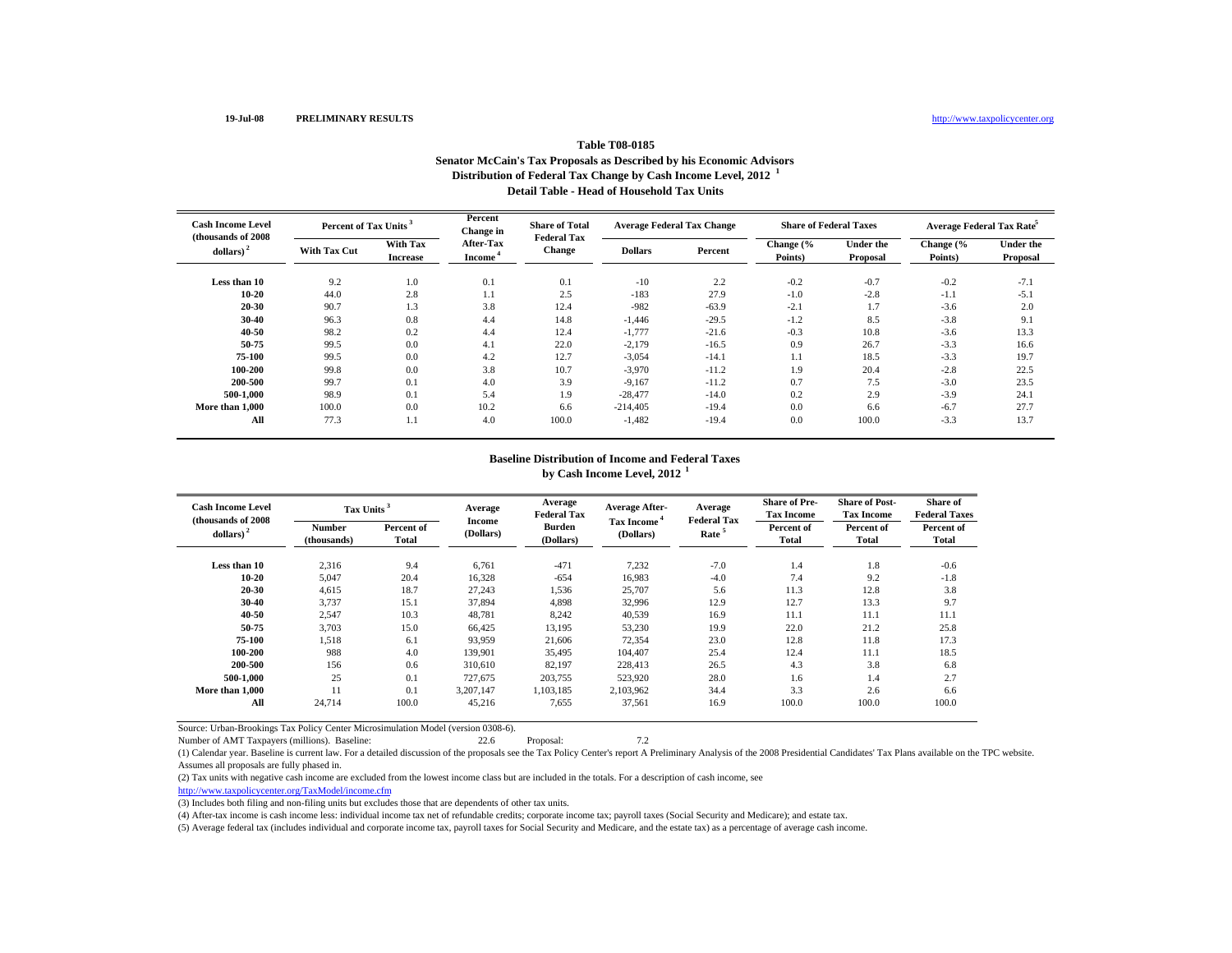## **Table T08-0185Senator McCain's Tax Proposals as Described by his Economic Advisors Distribution of Federal Tax Change by Cash Income Level, 2012 1 Detail Table - Tax Units with Children**

| <b>Cash Income Level</b><br>(thousands of 2008) | Percent of Tax Units <sup>3</sup> |                             | <b>Percent Change</b><br>in After-Tax | <b>Share of Total</b>        | <b>Average Federal Tax Change</b> |          | <b>Share of Federal Taxes</b> |                              | <b>Average Federal Tax Rate<sup>5</sup></b> |                              |
|-------------------------------------------------|-----------------------------------|-----------------------------|---------------------------------------|------------------------------|-----------------------------------|----------|-------------------------------|------------------------------|---------------------------------------------|------------------------------|
| dollars) $2$                                    | <b>With Tax Cut</b>               | With Tax<br><b>Increase</b> | Income                                | <b>Federal Tax</b><br>Change | <b>Dollars</b>                    | Percent  | Change (%<br>Points)          | <b>Under the</b><br>Proposal | Change (%<br>Points)                        | <b>Under the</b><br>Proposal |
| Less than 10                                    | 7.5                               | 1.0                         | 0.4                                   | 0.0                          | $-27$                             | 4.2      | 0.0                           | $-0.2$                       | $-0.4$                                      | $-10.7$                      |
| $10 - 20$                                       | 49.7                              | 2.9                         | 1.4                                   | 0.6                          | $-251$                            | 20.1     | $-0.2$                        | $-0.8$                       | $-1.5$                                      | $-9.1$                       |
| 20-30                                           | 91.7                              | 1.5                         | 4.6                                   | 3.1                          | $-1,197$                          | $-111.2$ | $-0.6$                        | $-0.1$                       | $-4.4$                                      | $-0.4$                       |
| $30-40$                                         | 97.7                              | 0.7                         | 5.3                                   | 4.0                          | $-1,758$                          | $-38.7$  | $-0.5$                        | 1.3                          | $-4.6$                                      | 7.3                          |
| 40-50                                           | 98.7                              | 0.4                         | 5.1                                   | 3.8                          | $-2,086$                          | $-26.2$  | $-0.3$                        | 2.2                          | $-4.3$                                      | 12.0                         |
| 50-75                                           | 99.5                              | 0.2                         | 4.7                                   | 9.0                          | $-2,579$                          | $-20.3$  | $-0.3$                        | 7.3                          | $-3.8$                                      | 15.0                         |
| 75-100                                          | 99.8                              | 0.0                         | 4.9                                   | 9.9                          | $-3,670$                          | $-18.1$  | $-0.1$                        | 9.2                          | $-3.9$                                      | 17.5                         |
| 100-200                                         | 100.0                             | 0.0                         | 5.4                                   | 28.3                         | $-6,033$                          | $-16.4$  | 0.2                           | 29.7                         | $-4.0$                                      | 20.6                         |
| 200-500                                         | 100.0                             | 0.0                         | 4.4                                   | 14.1                         | $-9,742$                          | $-11.4$  | 1.4                           | 22.4                         | $-3.2$                                      | 24.5                         |
| 500-1.000                                       | 99.8                              | 0.1                         | 5.3                                   | 6.2                          | $-27,413$                         | $-12.3$  | 0.5                           | 9.0                          | $-3.7$                                      | 26.4                         |
| More than 1,000                                 | 100.0                             | 0.0                         | 9.5                                   | 20.9                         | $-200,309$                        | $-17.9$  | $-0.2$                        | 19.8                         | $-6.2$                                      | 28.5                         |
| All                                             | 88.2                              | 0.7                         | 5.4                                   | 100.0                        | $-4,321$                          | $-17.1$  | 0.0                           | 100.0                        | $-4.1$                                      | 20.0                         |

#### **Baseline Distribution of Income and Federal Taxes by Cash Income Level, 2012 <sup>1</sup>**

| <b>Cash Income Level</b><br>(thousands of 2008) | Tax Units <sup>3</sup> |                     | Average             | Average<br><b>Federal Tax</b> | <b>Average After-</b>                | Average<br><b>Federal Tax</b> | <b>Share of Pre-</b><br><b>Tax Income</b> | <b>Share of Post-</b><br><b>Tax Income</b> | Share of<br><b>Federal Taxes</b> |
|-------------------------------------------------|------------------------|---------------------|---------------------|-------------------------------|--------------------------------------|-------------------------------|-------------------------------------------|--------------------------------------------|----------------------------------|
| dollars) $2$                                    | Number<br>(thousands)  | Percent of<br>Total | Income<br>(Dollars) | Burden<br>(Dollars)           | Tax Income <sup>4</sup><br>(Dollars) | Rate <sup>5</sup>             | Percent of<br>Total                       | Percent of<br>Total                        | Percent of<br>Total              |
| Less than 10                                    | 2,594                  | 5.3                 | 6,371               | $-657$                        | 7,028                                | $-10.3$                       | 0.3                                       | 0.5                                        | $-0.1$                           |
| $10 - 20$                                       | 5,296                  | 10.8                | 16.585              | $-1.249$                      | 17.835                               | $-7.5$                        | 1.7                                       | 2.4                                        | $-0.5$                           |
| 20-30                                           | 5,529                  | 11.3                | 27,153              | 1,077                         | 26,076                               | 4.0                           | 2.9                                       | 3.7                                        | 0.5                              |
| 30-40                                           | 4.775                  | 9.8                 | 37,955              | 4,545                         | 33,409                               | 12.0                          | 3.5                                       | 4.1                                        | 1.8                              |
| 40-50                                           | 3,857                  | 7.9                 | 49.028              | 7.959                         | 41,069                               | 16.2                          | 3.7                                       | 4.1                                        | 2.5                              |
| 50-75                                           | 7,346                  | 15.0                | 67,754              | 12,719                        | 55,035                               | 18.8                          | 9.7                                       | 10.4                                       | 7.6                              |
| 75-100                                          | 5,684                  | 11.6                | 95,395              | 20,335                        | 75,060                               | 21.3                          | 10.6                                      | 11.0                                       | 9.3                              |
| 100-200                                         | 9.906                  | 20.3                | 149.292             | 36,806                        | 112,486                              | 24.7                          | 28.8                                      | 28.6                                       | 29.5                             |
| 200-500                                         | 3,045                  | 6.2                 | 307,399             | 85,157                        | 222,242                              | 27.7                          | 18.2                                      | 17.4                                       | 21.0                             |
| 500-1.000                                       | 476                    | 1.0                 | 739,676             | 222,412                       | 517,264                              | 30.1                          | 6.9                                       | 6.3                                        | 8.6                              |
| More than 1.000                                 | 220                    | 0.5                 | 3.238.329           | 1.121.453                     | 2.116.876                            | 34.6                          | 13.9                                      | 12.0                                       | 20.0                             |
| All                                             | 48,864                 | 100.0               | 105,014             | 25,317                        | 79.697                               | 24.1                          | 100.0                                     | 100.0                                      | 100.0                            |

Source: Urban-Brookings Tax Policy Center Microsimulation Model (version 0308-6).

Number of AMT Taxpayers (millions). Baseline: 22.6 Proposal: 7.2

Note: Tax units with children are those claiming an exemption for children at home or away from home.

(1) Calendar year. Baseline is current law. For a detailed discussion of the proposals see the Tax Policy Center's report A Preliminary Analysis of the 2008 Presidential Candidates' Tax Plans available on the TPC website. Assumes all proposals are fully phased in.

(2) Tax units with negative cash income are excluded from the lowest income class but are included in the totals. For a description of cash income, see

http://www.taxpolicycenter.org/TaxModel/income.cfm

(3) Includes both filing and non-filing units but excludes those that are dependents of other tax units.

(4) After-tax income is cash income less: individual income tax net of refundable credits; corporate income tax; payroll taxes (Social Security and Medicare); and estate tax.